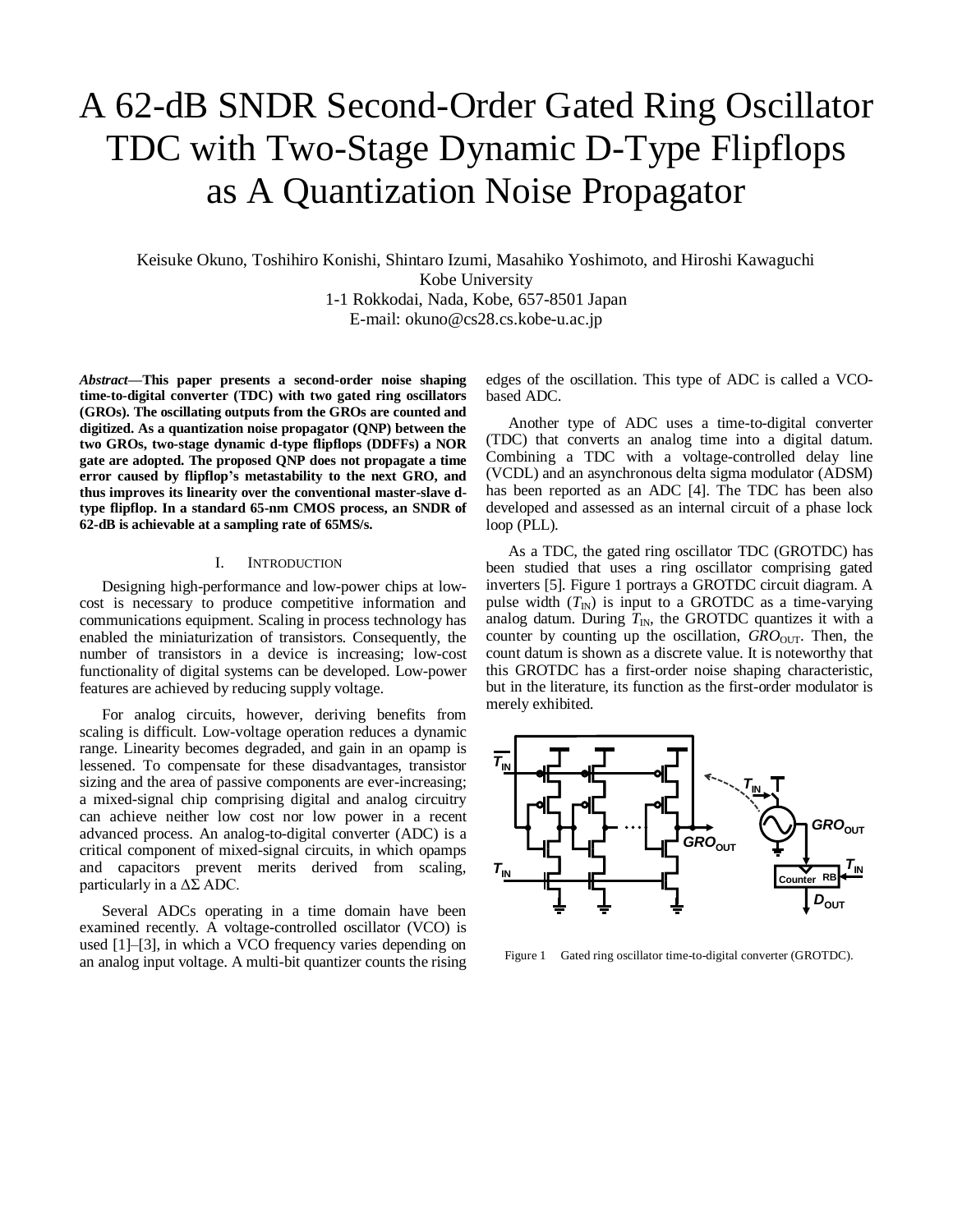## II. HIGH-ORDER GROTDC

High-order noise shaping GROTDC architecture has been reported as presenting the possibility of propagating the quantization noise using a d-type flipflop (DFF) and of realizing higher performance using a GROTD[C \[6\]-](#page-3-4)[7]. Figure 2 portrays a second-order multi-stage noise shaping (MASH) GROTDC architecture, which employs GROTDCs as  $\Delta\Sigma$ modulators. The counters are quantizers. The quantization noise propagator (QNP) consists of a conventional masterslave d-type flipflop (MSDFF) propagates the quantization noise to the next stage.



Figure 2 Second-order MASH GROTDC architecture.

Figure 3 shows a timing diagram of the conventional second-order GROTDC. When  $T_{\text{IN}}$  is high, the first-stage GRO oscillates. When is low, it ceases the oscillation and maintains the output phase state. The QNP is reset by a low state of  $T_{\text{IN}}$ , and detects the first rising of  $GRO_{\text{OUT1}}$ . Thus, the QNP propagates  $T_{\text{QN}}$  that contains a quantization noise to the next GRO.  $D_{\text{OUT1}}$  ( $D_{\text{OUT2}}$ ) denotes the number of  $GRO_{\text{OUT1}}$ (*GRO*<sub>OUT2</sub>) oscillations in the sampling period.  $D_{\text{OUT1}}(D_{\text{OUT2}})$ includes  $QN_1$  ( $QN_2$ ) representing a quantization noise of *GRO*OUT1 (*GRO*OUT2). By correctly propagating *QN*<sup>1</sup> to the second-stage GRO and cancelling it using  $D_{\text{OUT1}}$  and  $D_{\text{OUT2}}$ , the GROTDC achieves a second-order noise shaping characteristic. That is, the performance of the QNP as a propagator is crucial for the high-order GROTDC.



Figure 3 Timing diagram of GROTDC

The MSDFF QNP, however, produces a large jitter in a time domain because of its metastability. When a rising edge of  $GRO<sub>OUT1</sub>$  and a rising edge of  $T<sub>IN</sub>$  are close, the metastability occurs. The MSDFF QNP cannot propagate a correct quantization noise because it takes a long time to stabilize its output in the metastable state. As a result, the MSDFF QNP worsens the second-order noise shaping characteristic.

## III. PROPOSED LOW-JITTER DYNAMIC D-TYPE FLIPFLOP

As shown in [Figure 4,](#page-1-0) we propose a dynamic d-type flipflop (DDFF) to minimize the metastability; the DDFF can be comprised of only six transistors because a data input is fixed to "high". The simple DDFF operates faster than the conventional MSDFF, and thus is resilient to the metastability. As well, its linearity and operating frequency are better than the MSDFF.



<span id="page-1-0"></span>Figure 4 Schematic and timing diagram of the proposed DDFF.

[Figure 5](#page-1-1) compares "*Clock*-to-*QB*" delay characteristics in the conventional MSDFF and proposed DDFF. In the figure, *T* is defined as a time interval from the rising edge of "*Reset*" to the first rising edge of "*Clock*". If they are close each other, the metastability occurs.



Figure 5 "Clock-to-QB" delay characterictics.

<span id="page-1-1"></span>Normally, the respective delays are 129.0 ps and 36.8 ps in the MSDFF and the DDFF; the proposed DDFF is four times faster. The delays are deteriorated in the metastable regions.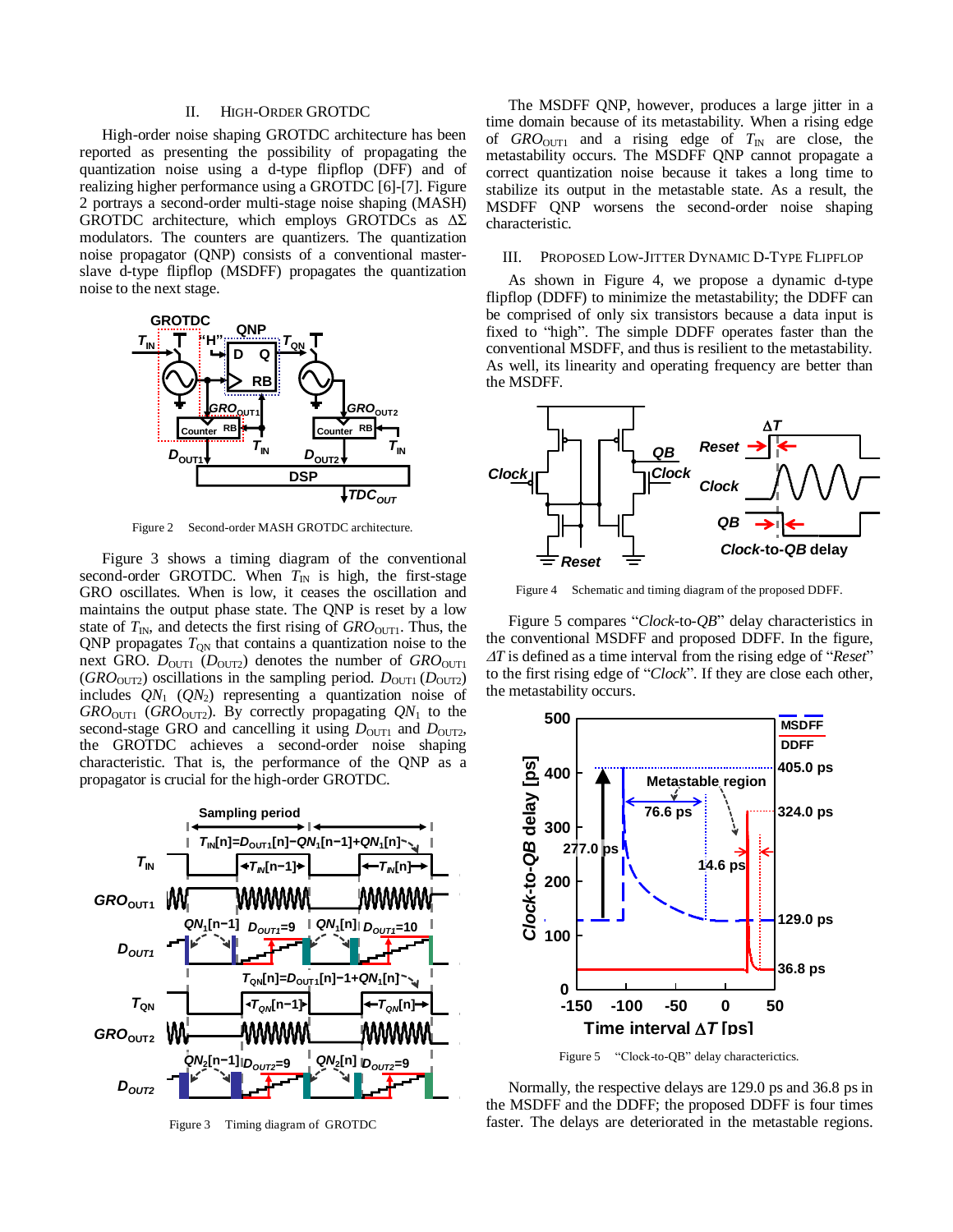The widths of the metastable regions are 76.6 ps and 14.6 ps, respectively in the MSDFF and DDFF; the metastable region, which is a sensitive timing, is five times narrower in the proposed DDFF.

# IV. PROPOSED QNP WITH TWO-STAGE DDFFS

To mask the metastable region and achieves the faster operation, we propose a novel QNP using the DDFFs. As shown in [Figure 6,](#page-2-0) the proposed QNP has two DDFFs and a NOR gate. [Figure 7](#page-2-1) shows a timing diagram of the proposed QNP.



<span id="page-2-0"></span>Figure 6 Proposed QNP comprising two-stage DDFFs..



Figure 7 Timing diagram of the proposed QNP.

<span id="page-2-1"></span> $DDFF1_{\text{OUT}}$  denotes the output of the first-stage DDFF.  $DDFF1<sub>OUT</sub>$  is delayed if metastability occurs. At the secondstage DDFF, however, metastability never occurs unless the oscillation period of  $GRO<sub>OUT1</sub>$  is shorter than 324.0 ps (see Figure 5 for a metastable delay of 324.0 ps in the DDFF). This is the reason why we prepare the two-stage DDFF, with which a correct quantization noise can be fed to the next GRO.

[Figure 8](#page-2-2) shows propagation characteristics of the MSDFF and the proposed QNP; the linearity of  $ON<sub>1</sub>$  is evaluated. The oscillating frequency of *GRO*<sub>OUT1</sub> is set to 900 MHz. In the MSDFF, the mismatch is as much as 277.0 ps (see Figure 5).



<span id="page-2-2"></span>Figure 8 Transfer characteristics of MSDFF and two-stage DDFF

## V. IMPLEMENTATION RESULTS

Figure 9 shows the negative impact of the metastability in the second-order MASH GROTDC with the conventional MSDFF in a 65-nm process. In this simulation, the GRO oscillates at 2.17 GHz (the oscillating period is 460 ps). The sampling rate is 65MS/s. In every sampling period, an incorrect quantization noise is injected at a possibility of 20%, which causes metastability. The second-order noise shaping characteristic is not achievable if the metastability exists.

Figure 10 compares simulation results between the MSDFF and the proposed QNP. The GROTDC with the proposed QNP, which can accurately propagate a quantization noise, exhibits the second-order noise shaping characteristic. Its SNDR is 62 dB, whereas that in the GROTDC with the MSDFF is lowered to 52 dB.



Figure 9 Output spectra in the GROTDC with the conventional MSDFF.